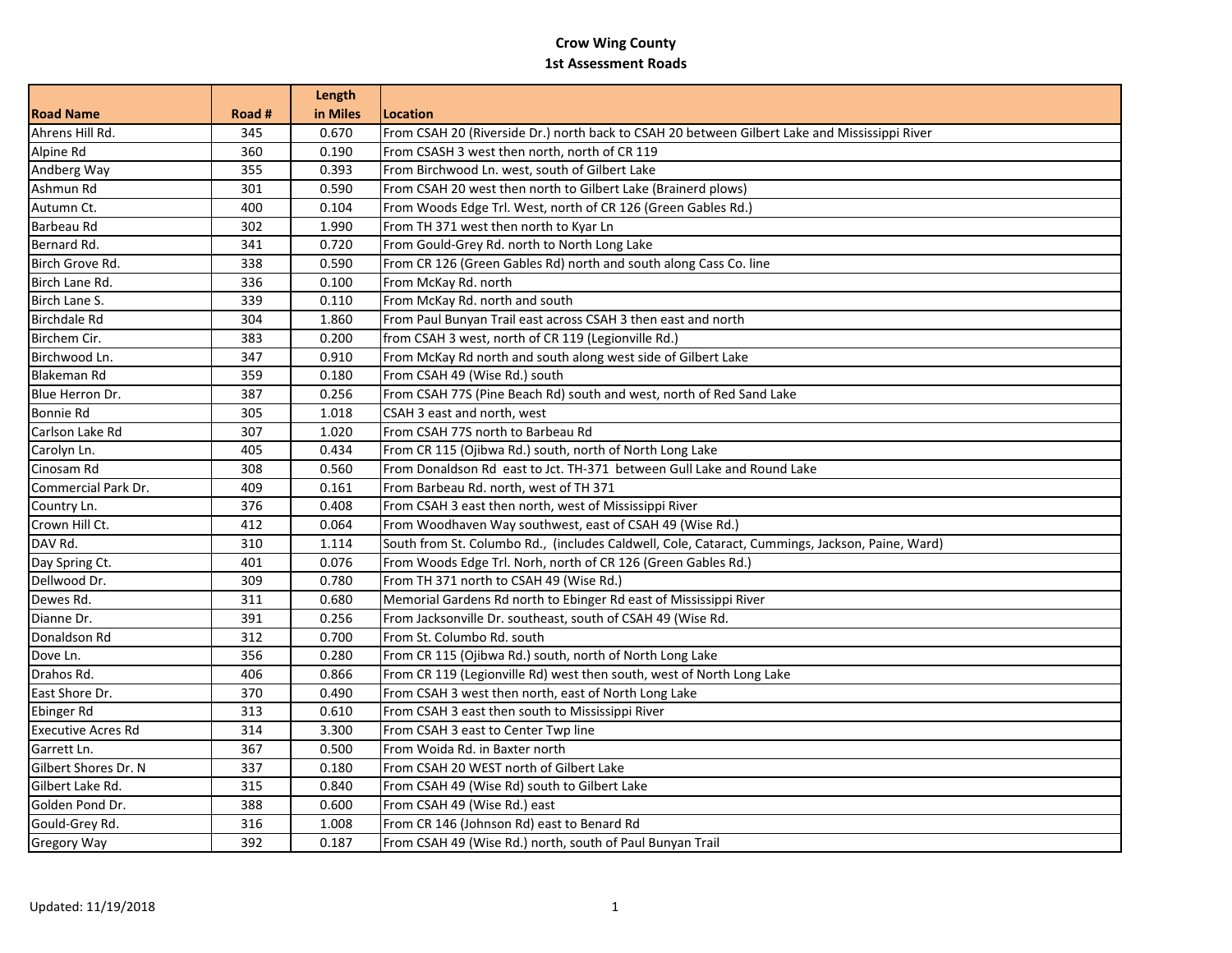## **Crow Wing County 1st Assessment Roads**

|                            |        | Length   |                                                                               |
|----------------------------|--------|----------|-------------------------------------------------------------------------------|
| <b>Road Name</b>           | Road # | in Miles | Location                                                                      |
| <b>Gull River Rd</b>       | 331    | 1.000    | From CR 125 south                                                             |
| Haley Cir.                 | 382    | 0.073    | From Lake Allen Rd. west, east of TH 371                                      |
| Hartley Lake Rd.           | 317    | 1.270    | From CR 125 north to CR 126                                                   |
| Hartley Dr.                | 372    | 0.185    | From CSAH 125 (Gull Dam Lake Rd.) north, around the west side of Hartley Lake |
| Haven Trl.                 | 393    | 0.156    | From Smith Rd. west, south of CR 119 (Legionville Rd.)                        |
| Hertage Rd.                | 375    | 0.170    | From CR 125 (Gull Dam Lake Rd.) north, south of Harley Lake                   |
| Hideaway Dr.               | 378    | 0.228    | From CR 125 (Gull Dam Lake Rd.)south                                          |
| Indigo Rd.                 | 379    | 0.520    | From TH 371 west, north of CSAH 77S (Pine Beach Rd.)                          |
| Jacksonville Dr.           | 390    | 0.645    | From CSAH 49 (Wise Rd.) south                                                 |
| Jean St.                   | 368    | 0.080    | From Sandberg Rd. west, north of Gilbert Lake                                 |
| Johnson Rd                 | 415    | 2.060    | From TH 371 north to North Long Lake                                          |
| Kennedy Rd.                | 318    | 0.164    | From CSAH 3 (north of CR 119) east                                            |
| Lake Allen Rd.             | 380    | 0.520    | From CR 125 south, west of TH 371                                             |
| Landmark Dr.               | 351    | 0.190    | From TH 371 east to Birchdale Rd., south of North Long Lake                   |
| Larkspur Ct.               | 407    | 0.152    | From Drahos Rd. east, west of CR 119 (Legionville Rd.)                        |
| Legionville Rd             | 414    | 2.580    | From CSAH 3 west and north to North Long Lake (Formally CR 119)               |
| Lisa Ln                    | 362    | 0.160    | From Garret Ln east, east of Red Sand Lake                                    |
| Love Lake Rd               | 306    | 1.030    | From CR 126 north to Gull Lake                                                |
| Mary Allen Rd              | 381    | 0.291    | From Lake Allen Rd. east and west, east of TH 371                             |
| Maryville Rd               | 348    | 0.490    | From CR 126 south south of Moburg Lake                                        |
| McKay Rd.                  | 319    | 1.320    | From CSAH 20 (Riverside Dr)to Brichwood Rd.                                   |
| <b>Memorial Gardens Rd</b> | 333    | 0.240    | From CSAH 3/49 east, north, west to CSAH 3                                    |
| Mertens Dr.                | 377    | 0.091    | From Whispering Woods Lane N. north, west of Dellwood Dr.                     |
| Miles Cir                  | 354    | 0.580    | From CSAH 77S (Pine Beach Rd.) north                                          |
| Misty Glen Ct.             | 403    | 0.114    | From CSAH 49 (Wise Rd.) east                                                  |
| Mitchell Cir.              | 361    | 0.120    | From Birchwood In. southwest, south of Gilbert Lake                           |
| Monarch Cir.               | 408    | 0.124    | From Drahos Rd. east, west of CR 119 (Legionville Rd.)                        |
| North Long Lake Rd         | 320    | 1.250    | From CSAH 3 south of Merrifield west to North Long Lake                       |
| Oak Bluff                  | 363    | 0.260    | From McKay Rd. west then south                                                |
| Patterson Ct.              | 396    | 0.123    | From Patterson Rd. east, south of CR 125 (Gull Dam Lake Rd.)                  |
| Patterson Rd.              | 350    | 0.450    | From CSAH 77S (Pine Beach Rd) south, north of Red Sand Lake                   |
| Paul St.                   | 369    | 0.110    | From Sandberg Rd. south, north of Gilbert Lake                                |
| Peace Rd.                  | 373    | 0.548    | From Inglewood Dr. west, south of CSAH 77S (Pine Beach Rd.)                   |
| Peterson Rd                | 321    | 0.150    | From TH-371 south of Round Lake East                                          |
| Pin Oak Ln.                | 404    | 0.159    | From Smith Rd. east, north of CSAH 49 (Wise Rd.)                              |
| Pine Circle Rd.            | 352    | 0.200    | From CSAH 49 (Wise Rd.) north                                                 |
| Ponds Edge Trl.            | 402    | 0.300    | From CSAH 49 (Wise Rd.) south then east                                       |
| Pristine Ct.               | 411    | 0.145    | From Sugarberry Creek north, east of CSAH 49 (Wise Rd.)                       |
| Red Fern Trl               | 389    | 0.233    | From Golden Pond north, east of CSAH 49 (Wise Rd.)                            |